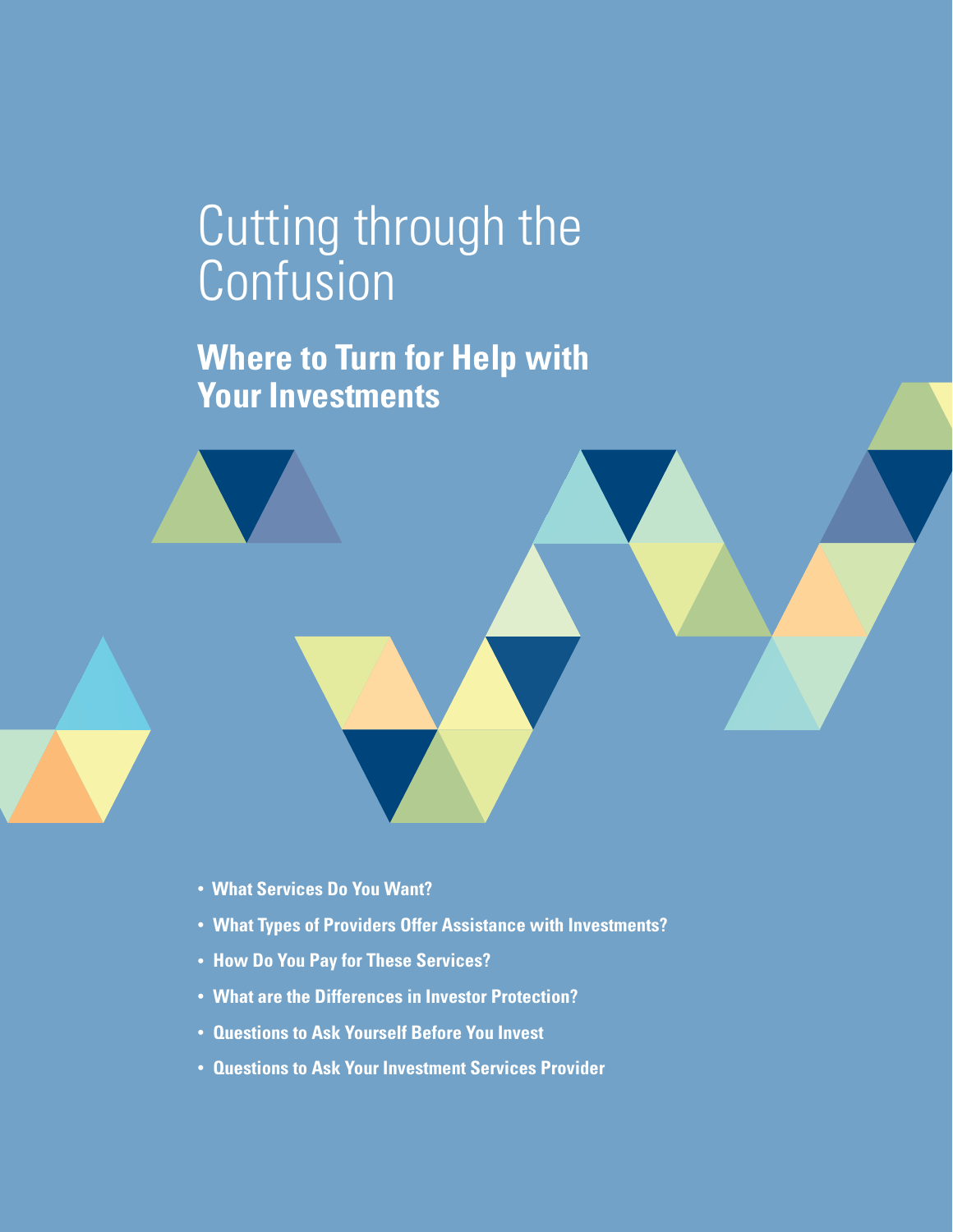

### **Where to Turn for Help with Your Investments**

While some people are comfortable handling their own investments, many are not. They find the idea of creating a plan for allocating their assets bewildering, choosing a mutual fund intimidating, and designing an investment portfolio to be one more thing for which they have neither the time nor the expertise.

This is nothing to be embarrassed about. Investing can be confusing.

If you are not comfortable handling your own investments, the good news is there are thousands of financial services professionals who can help with financial and investment decisions. Unfortunately, finding the right investment services provider may seem almost as confusing, intimidating, and time-consuming as choosing the right investments.

This brochure will help you cut through the confusion. It covers those financial services providers—investment advisers, brokers, and financial planners—who provide assistance with securities investments (such as stocks, bonds, and mutual funds) as part of their services. Our goal is to provide some basic information you can use to find an investment services provider who is right for you one who offers the services you want on terms you understand and accept.

## **What Services Do You Want?**

The search for the right investment services provider starts with the answer to a seemingly simple question—what services are you looking for? Investment services fall into three broad categories:

- Assistance with buying and selling securities
- Ongoing management of investments
- Financial planning

These services are related. Some firms offer all three under one roof, while others specialize in just one or two.

 $TIP$  Defining what services you want will help you decide which investment services provider is right for you.

*So, how do you know what is right for you?* 

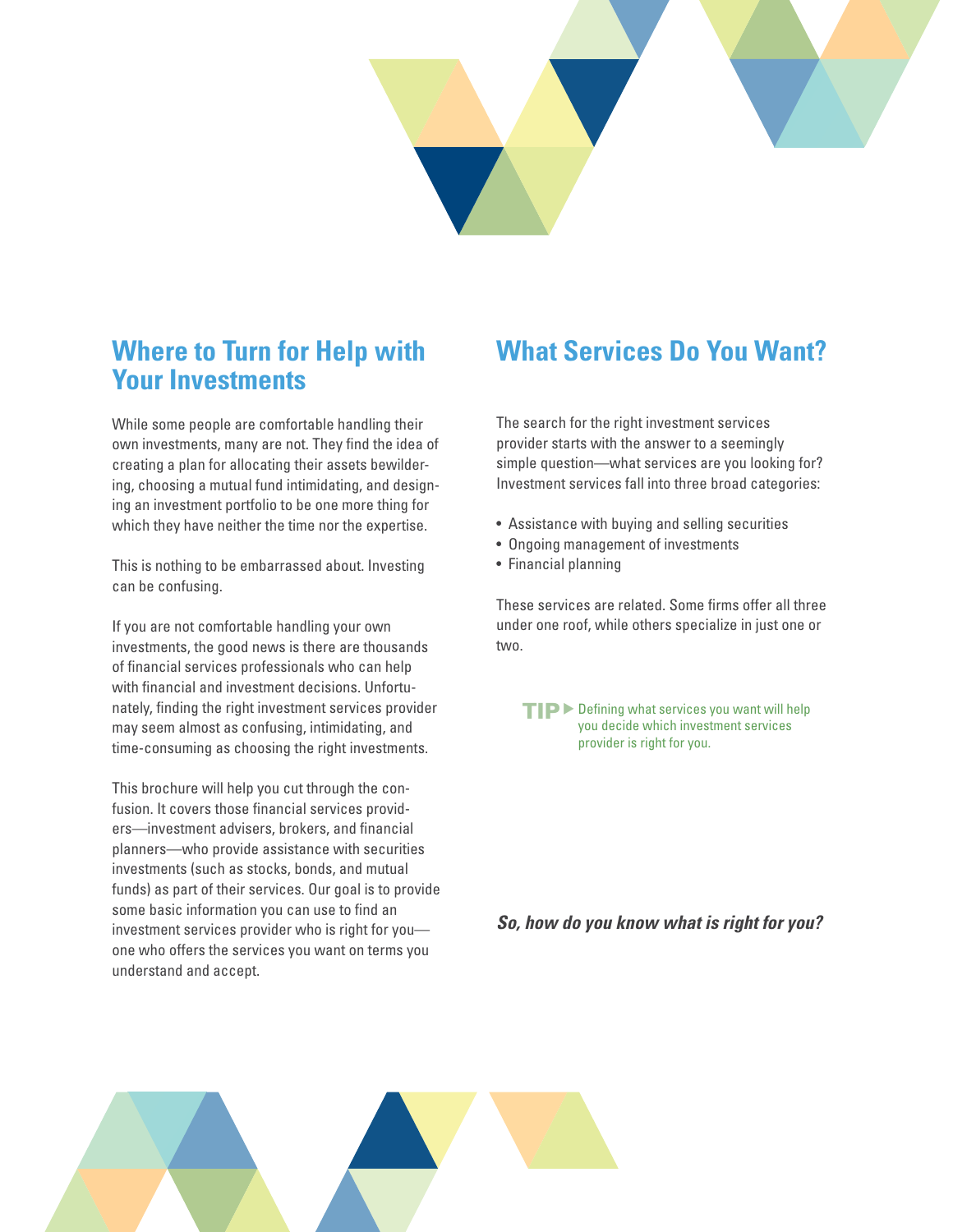

### **What Types of Providers Offer Assistance with Investments?**

Investment services providers fall into three categories:

- Investment advisers
- Brokers
- Financial planners

#### **Investment Advisers**

The term *investment adviser* describes a broad range of companies and people in the business of giving advice about securities (the term "securities" includes stocks, bonds, mutual funds, and variable annuities). In addition to investment adviser, they may use other titles such as *investment manager, wealth adviser, investment counsel, asset manager, wealth manager, or portfolio manager.* 

**Investment Advisers** offer advice about investing in securities and may provide ongoing oversight and management of your portfolio of securities.

Investment advisers typically provide ongoing management of investments based on the client's objectives, often with the client giving the adviser authority to make investment decisions without having to get prior approval from the client for each transaction (called *discretionary authority*).

#### **Brokers**

The terms *broker* and *broker-dealer* refer to companies in the business of buying and selling securities (called trading) on behalf of customers. Individual salespeople employed by brokerage firms are *registered representatives* of the brokerage firm. But these individuals also use many other titles, including: *stockbroker, financial consultant, financial advisor, wealth manager,* and *investment consultant*. Some brokerage firms may, in addition to buying and selling securities, also offer a range of investment planning services.

> **Brokers** help you buy and sell securities and may provide recommendations about your investments.

#### **Financial Planners**

The term *financial planner* generally refers to providers who develop and may also implement comprehensive financial plans for customers based on their long-term goals. A comprehensive financial plan typically covers topics such as estate planning, tax planning, insurance needs, and debt management, in addition to more investment-oriented areas, such as retirement and college planning.

> **Financial Planners** look at your entire financial picture—including insurance, taxes, estate planning, as well as investments—and may develop a long-term, comprehensive financial plan.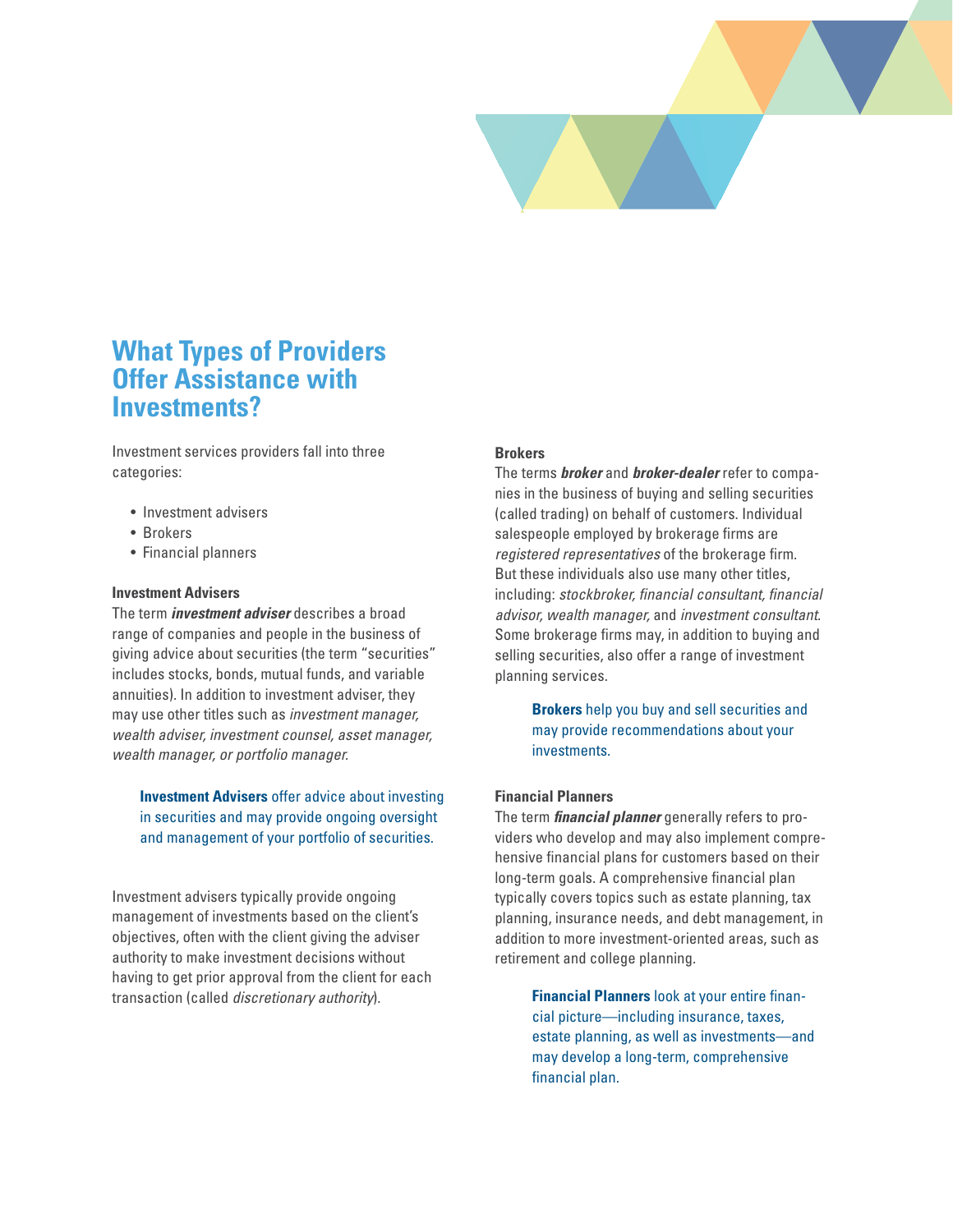

### **What are the Differences in Investor Protection?**

Investment services providers not only offer different types of services and charge for them differently, they also are subject to different federal and state regulatory requirements and have different legal obligations to their customers.

Important distinctions—including whether the provider has a clear obligation to act in your best interests or disclose conflicts of interest—depend on which legal category the provider falls into.

Federal securities laws recognize two types of providers—*investment advisers,* who are in the business of giving advice about securities, and *brokers*, who are in the business of buying and selling securities on behalf of customers.

**Investment advisers** are fiduciaries. This means that they are required by law to put your interests ahead of theirs at all times by providing advice and recommending investments that they view as being the best for you.

- Investment advisers also are required to provide up-front disclosures about their qualifications, what services they provide, how they are compensated, possible conflicts of interest, ownership and affiliations, and whether they have any record of disciplinary actions against them.
- Investment advisers are regulated directly either by the U.S. Securities and Exchange Commission (SEC) or by state securities regulators primarily based on the amount of assets they manage.

 $T$   $\triangleright$  Make sure your broker or investment adviser is properly registered and licensed by either state or federal regulators.

> For background on investment advisers, contact your state securities regulator (contact information can be found at www.nasaa.org) or visit: www.adviserinfo.sec.gov.

Background information for brokers is available from your state securities regulator or online at: http://brokercheck. finra.org.

**Brokers** are generally not considered to have a fiduciary duty to customers, although this standard may apply in certain circumstances. Instead, brokers are required to know your financial situation well enough to understand your financial needs, and recommend investments that are suitable for you based on that knowledge.

- Brokers are not required to give the same up-front disclosure about conflicts of interest and ownership as provided by investment advisers.
- In addition to being regulated directly by the SEC and by state securities regulators, brokers are subject to regulation by the Financial Industry Regulatory Authority (FINRA), a self-regulatory organization.

**Financial planners** are not separately regulated as planners. Instead, their regulation and the level of responsibility they owe customers depend on the services they provide.

- Financial planners providing investment advice must be registered or licensed as investment advisers and are subject to a fiduciary duty. Those who sell products must be registered or licensed representatives of brokers.
- Some financial planners perform other activities that do not involve securities and are not regulated under laws governing either investment advisers or brokers.
- $TIP$  Ask which licenses and titles the person you are dealing with has and make sure you independently verify what they mean and how they are awarded. For help, visit: www.finra.org/designations.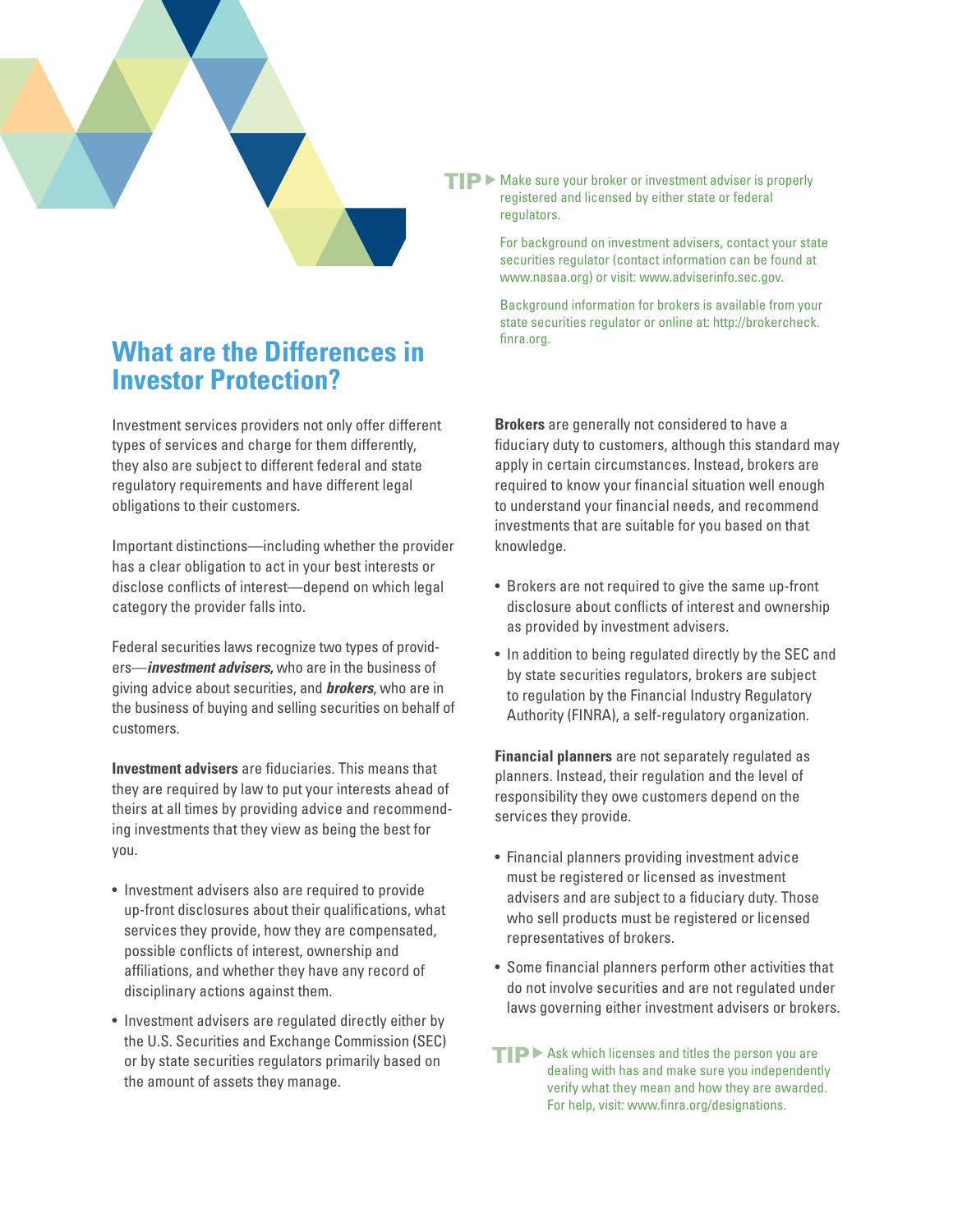### **How Do You Pay for These Services?**

Another factor that may affect your choice of investment services provider is how you prefer to pay for services. Your options fall into three basic categories:

- Percentage of Assets Under Management
- Commissions
- Fees

Providers may rely on only one compensation method, combine the different compensation methods within an account, or offer different compensation options to different clients.

#### **Percentage of Assets Under Management**

Some investment services providers, including most investment advisers, charge a fee based on a percentage of the assets in the client's account. The percentages charged can vary significantly from provider to provider. Also, providers often charge lower percentage rates for larger accounts.

 $TIP$  Determine which method of compensation offers you the lowest total costs and which best aligns your interests with those of your investment services provider.

### **Commissions**

Some providers, including many brokers, receive their compensation based on commissions clients pay each time they buy or sell a security. This may be the most affordable option for those who trade rarely. On the other hand, it could create an incentive for some providers to recommend frequent trades or particular investment products that provide an additional financial benefit to the salesperson.

#### **Fees**

Some providers, including many financial planners, charge fees for their services that clients pay directly to the provider. They may be hourly fees, a flat fee, or a retainer fee for a particular service or range of services.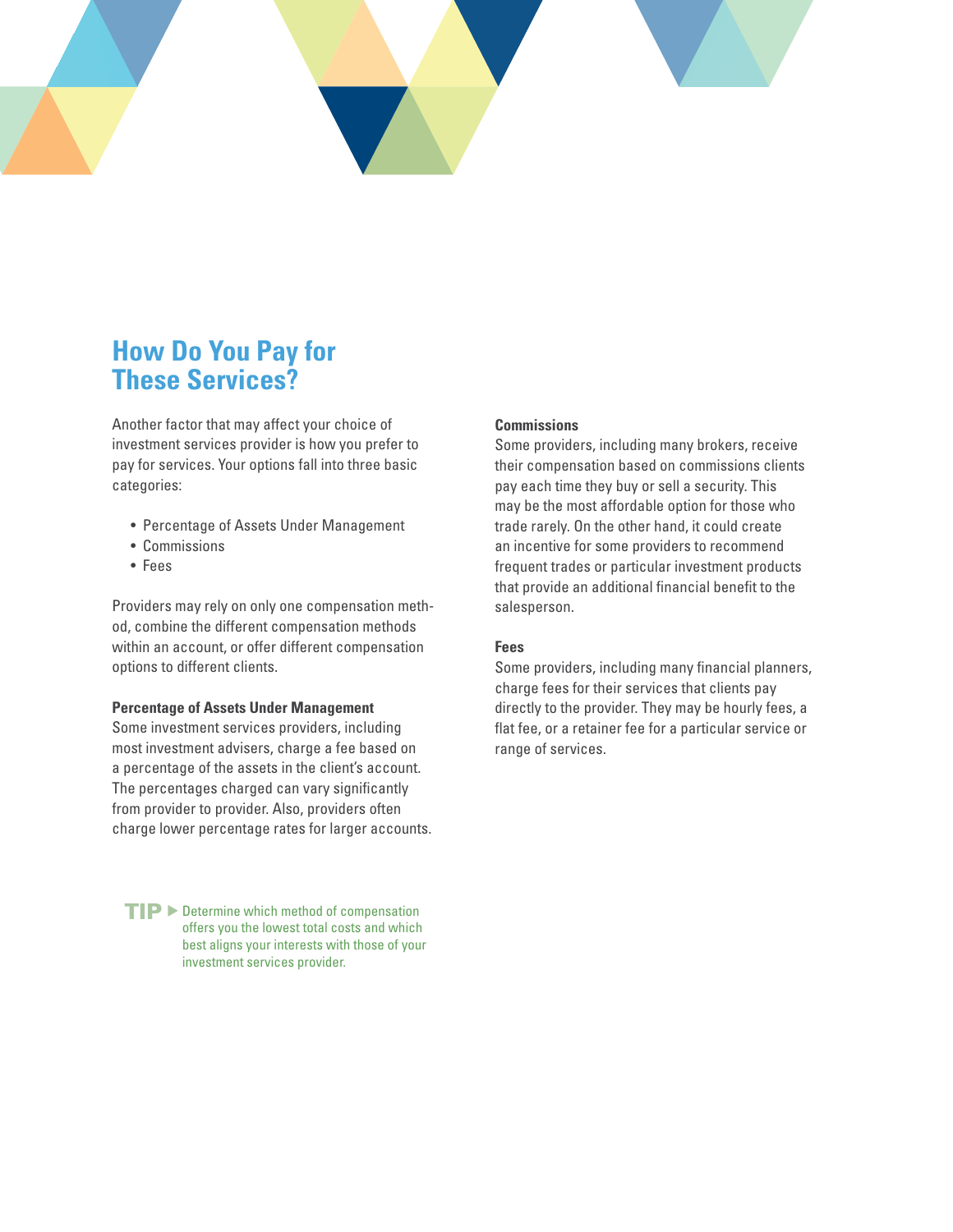

## **Investor Checklist**

The key to finding the right investment services provider for you is to ask the right questions—both of yourself and of prospective providers. Remember, there are no foolish questions. Any reputable provider should be happy to discuss these issues with you and answer any questions you may have.

### **Questions to Ask Yourself Before You Invest**

- $\Box$  Do I need help developing strategies to reach my financial goals or do I simply want suggestions on appropriate investment products to implement my goals?
- $\Box$  Do I want assistance with a few specific areas, or do I need a comprehensive plan for my finances?
- $\Box$  Do I already have a portfolio of investments that I need help managing?
- $\Box$  How involved do I want to be in decisions about my specific investments?
- $\Box$  Would I prefer paying for investment services through a fee, commissions, a percentage of assets in my account, or a combination of these?
- $\Box$  Would I prefer working with someone who is primarily considered a broker, an adviser, or a combination of the two?
- $\Box$  How important is it to me that my provider has a legal obligation to act in my best interests and disclose potential conflicts of interest?

### **Questions to Ask Your Investment Services Provider**

- $\Box$  What products and/or services do you offer? Are these offerings limited to certain types of products or only proprietary products?
- $\Box$  What qualifications and experience do you have to offer those products and services?
- $\Box$  How do you charge for those services? Do you receive compensation from other sources if you recommend that I buy a particular investment product?
- $\Box$  Will you break out all fees and commissions?
- $\Box$  Would my account be an advisory account or a brokerage account?
- $\Box$  Are you required by law to always act in my best interests? Will you put that commitment in writing?
- $\Box$  What potential conflicts of interest do you have when recommending investment products to me, and will you disclose those conflicts?
- $\Box$  Will you provide me with a written record of any disciplinary history for you and your firm?
- $\Box$  Will you give me your regulatory disclosure statements—Form ADV, which must be filed by investment advisers and/or Form U4, filed by brokers?